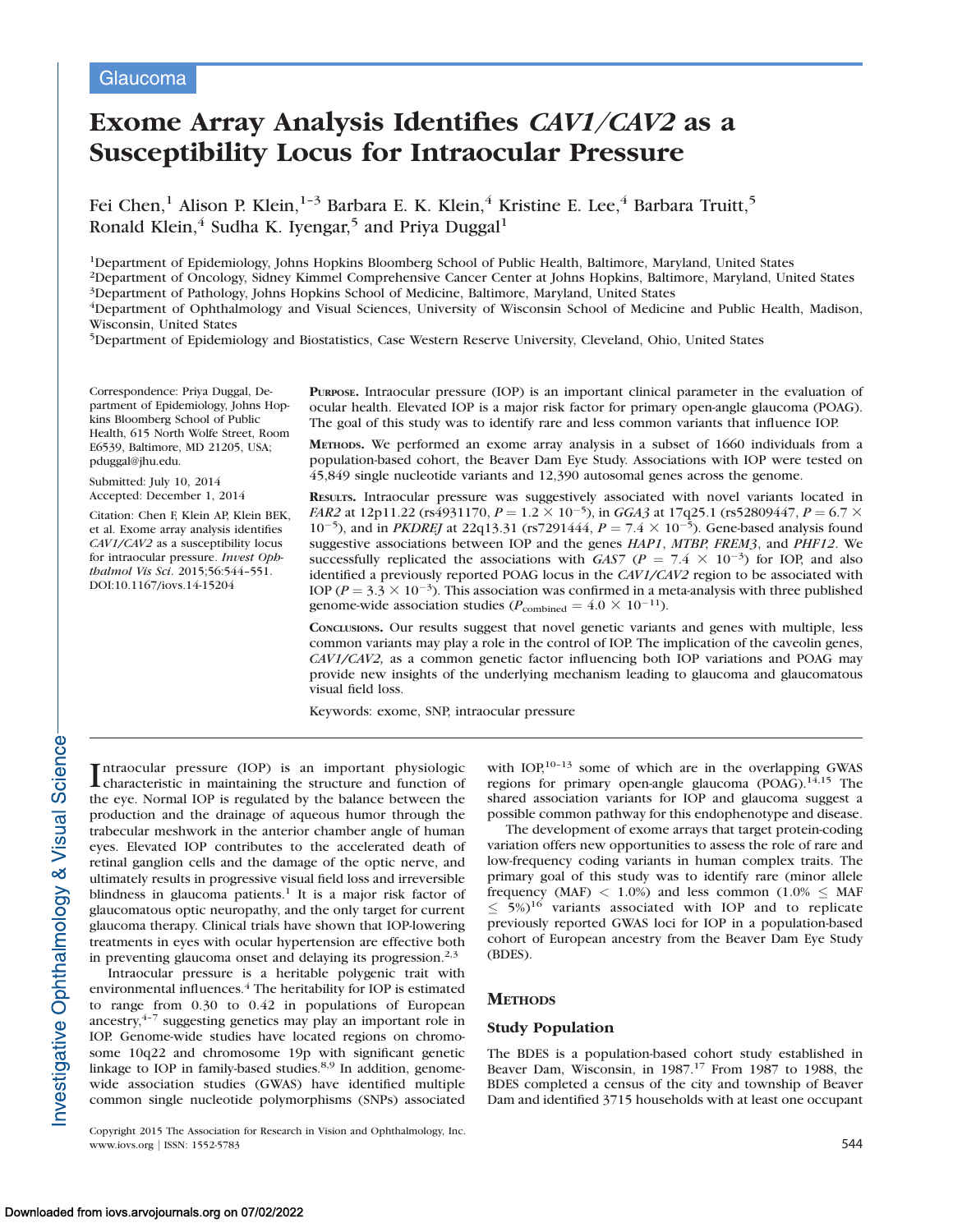aged from 43 to 84 years. Of the 5925 individuals eligible to enroll, 4926 (83.14%) individuals underwent an ocular examination and a personal history questionnaire during 1988–1990.<sup>18</sup> Pedigrees have been constructed for 2783 participants with known familial relationships in the catchment area of the study. $4$  To improve the sampling efficiency while maintaining the full spectrum of the phenotypes, we selected individuals from the full BDES cohort and included those with extreme baseline IOP or refractive error measurements. This sampling resulted in a random sample with the full spectrum of IOP phenotype represented, since refractive error extremes were also included ([Supplementary Fig. S1\)](http://www.iovs.org/content/56/1/544/suppl/DC1). The study followed the recommendations of the Declaration of Helsinki. Informed consent was obtained from all study participants and the institutional review board at the University of Wisconsin approved all protocols.

#### Clinical Evaluation

Intraocular pressure was measured with a Goldmann applanation tonometer.18 Unreliable measurements, as assessed by the trained observers, were excluded from the analysis. Blood pressure was recorded as the mean of the second and third measurements according to the Hypertension Detection and Follow-up Program protocol.<sup>19</sup> A detailed medical history, including information about hypertension, diabetes, and other medical conditions, and history of medication use were obtained from each participant.

### Phenotype

The higher IOP measurement of the two eyes at the baseline visit was used in these analyses. The distribution of intraocular pressure was approximately normal but slightly right skewed ([Supplementary Fig. S1](http://www.iovs.org/content/56/1/544/suppl/DC1)). To reduce the impact of extreme outliers, we winsorized the data.<sup>20</sup> All individuals with the trait more extreme than 5 standard deviations from the mean were assigned the values at 5 standard deviations from the mean ([Supplementary Fig. S1\)](http://www.iovs.org/content/56/1/544/suppl/DC1). Before the association analysis, the winsorized trait was first adjusted in a multiple linear regression model for potential confounding variables including age, sex, systolic blood pressure, and IOP treatment. The residual IOP values were used for the association analysis. In this study, we present the adjusted IOP values (sum of the residuals and the intercept from the regression model) with mean centered age and systolic blood pressure.

#### Genotyping and Quality Controls

A total of 1908 BDES participants underwent genotyping with the Illumina HumanExome BeadChip (San Diego, CA, USA). Genotyping was performed at the Genetic Resources Core Facility at Johns Hopkins Institute of Genetic Medicine. Genotyping calling was done with Illumina's GenTrain clustering algorithm in GenomeStudio.

Standard quality control measures were used. Samples with sex inconsistencies that could not be easily resolved ( $n = 15$ ) were excluded. All samples had a call rate > 98%. We assessed the cryptic relatedness on the basis of pairwise identity by descent (IBD) sharing and removed one individual from each pair of samples that represented unexpected duplicates or firstand second-degree relatives (IBD sharing  $> 20\%$ ,  $n = 126$ ). Samples with unavailable IOP measurement of either eye or missing values of any covariates were also excluded ( $n = 107$ ). Of the 242,901 genotyped variants, we excluded nonautosomal variants ( $n = 5465$ ), variants with genotyping call rate  $\lt$ 98% ( $n = 6038$ ), as well as monomorphic variants ( $n =$ 130,783). The concordance rate with 44 HapMap controls was

99.82% and the genotype concordance among 21 masked duplicate sample pairs was 99.99%. Since departures from Hardy-Weinberg equilibrium (HWE) can be a result of evolutionary forces, genotyping errors, population admixture, and marker-trait associations, $21$  we evaluated HWE on the final set of variants, and reported the P value estimated from the HWE exact test for significant associations. Our final data set includes 1660 individuals and 100,615 polymorphic variants.

The BDES population self-reported as primarily European-American. To evaluate the genetic ancestry we performed principal component analysis (PCA) by using SMARTPCA in EIGENSTRAT<sup>22</sup> with six HapMap phase III populations [\(Supplementary Fig. S2](http://www.iovs.org/content/56/1/544/suppl/DC1)). There was no increase in genomic inflation ( $\lambda = 1.007$ ) [\(Supplementary Fig. S3\)](http://www.iovs.org/content/56/1/544/suppl/DC1).

#### Single-Variant Analysis

We tested single variants for association with IOP under an additive linear regression model in PLINK.<sup>23</sup> We considered rare (0.3%  $\leq$  MAF  $\leq$  1%,  $n = 10,744$ ) as well as low-frequency and common variants (MAF  $> 1\%$ ,  $n = 35,093$ ) in the association analysis. However, given the sample size of this study, variants with a MAF  $<$  1% may be prone to bias. Variants with a MAF  $\geq$  1% correspond to at least 33 copies of the minor allele in the analyzed cohort, which should allow stable estimates of sampling errors and provides adequate statistical power to detect low-frequency variants with effect size  $(\beta)$ greater than 3.5 at  $\alpha = 0.0001$  (estimated in QUANTO<sup>24</sup>).

Linkage disequilibrium (LD)–based pruning identified 33,056 variants with pairwise correlation < 0.20. We set the significance threshold across the exome to  $P < 1.5 \times 10^{-6}$ , corresponding to a Bonferroni correction for these 33,056 independent tests.

#### Replication of Published GWAS Loci

Genome-wide association studies have identified seven loci associated with IOP and/or POAG. For IOP these include TMCO1 (1q22-q25),<sup>10,11,14</sup> GLCCI1/ICA1 (7p21),<sup>12</sup> MVB12B  $(9q33.3),^{13}$  and  $GAS7$  (17p13.1).<sup>10,11</sup> For POAG these include CAV1/CAV2 (7q31),<sup>15,25,26</sup> CDKN2B-AS1 (9p21.3),<sup>14,27-29</sup> and  $SIX1/SIX6$  (14q23).<sup>27,29</sup> For replication, we considered (1) the exact variant, and (2) variants in strong LD ( $r^2 > 0.70$ ) with the reported variant in the same GWAS loci. For variants in previously reported IOP loci, associations were considered as replicated if the  $P$  value was <0.01. For variants in previously reported POAG loci, we evaluated their associations with IOP in our study and conducted a meta-analysis on those with  $P \leq$ 0.01, combining our results with published studies for IOP in a fixed-effect model using an inverse sample-size weighted approach implemented in METAL.<sup>30</sup>

#### Gene-Based Analysis

We performed gene-based analysis by using SKAT-O implemented in R.<sup>31–33</sup> The residual IOP values were regressed on rare and less common variants (MAF  $\leq$  5%) in a gene region, allowing them to have different directions and magnitude of effects. Gene regions with at least two variants in desired MAF range were included. We defined the cumulative minor allele frequency (CMAF) as the sum of the MAF of all variants in a gene region. To ensure accurate statistical inference for this sample size, we focused this analysis on gene regions with CMAF  $\geq$  1.0%, although we present associations for all CMAF. A total of 12,390 genes (75,936 variants) across the autosomal chromosomes were tested in gene-based analysis. To optimize the statistical power, we applied the default weight behinds the statistical power, we applied the default weight  $\sqrt{w_j} = Beta(MAF_j; a_1 = 1, a_2 = 25)$  in SKAT-O, which up-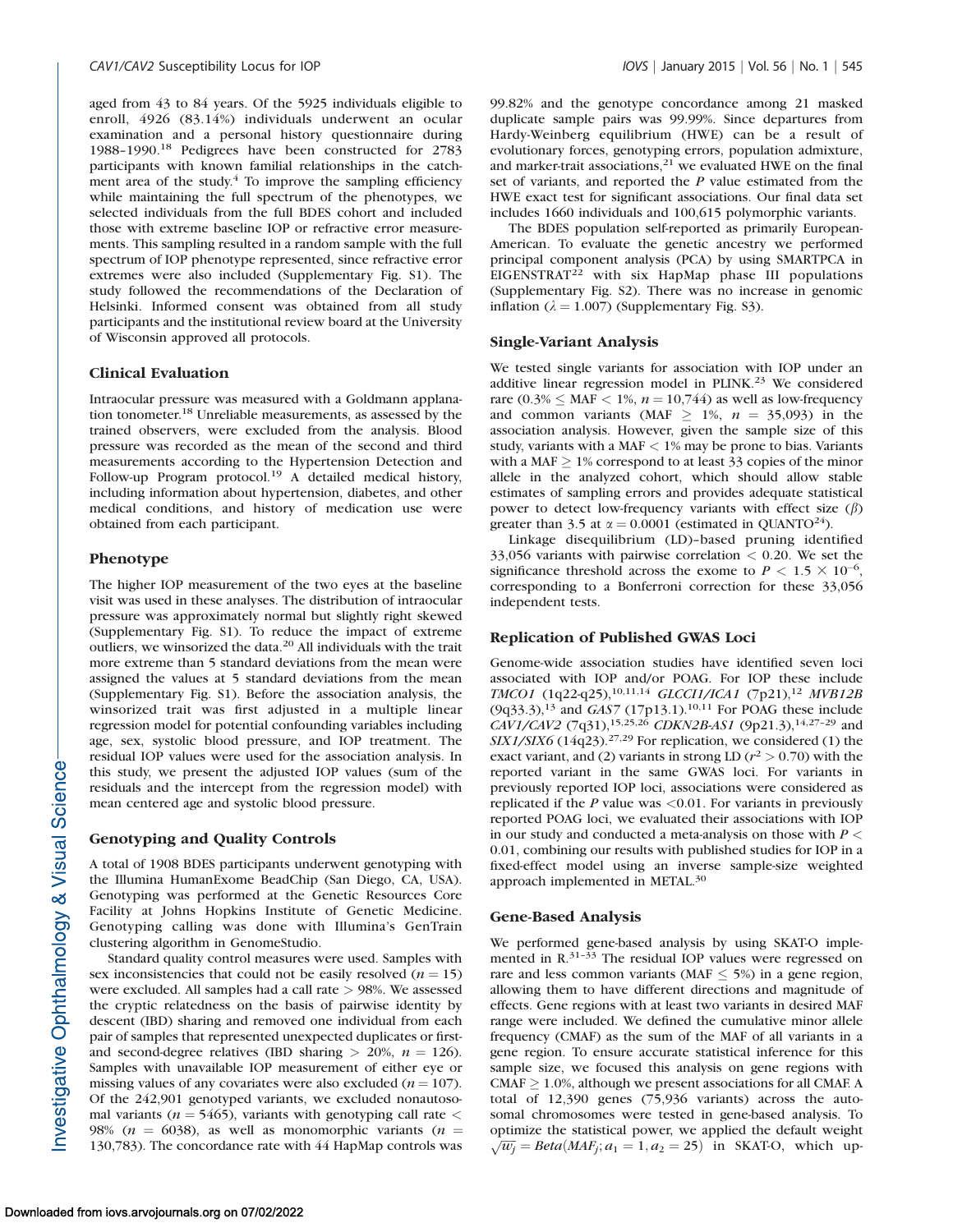|  |  |  |  |  |  |  |  | <b>TABLE 1.</b> The Characteristics of the Beaver Dam Eye Study Participants |  |
|--|--|--|--|--|--|--|--|------------------------------------------------------------------------------|--|
|--|--|--|--|--|--|--|--|------------------------------------------------------------------------------|--|

| <b>Characteristic</b>                                              | <b>BDES</b> Exome          | <b>BDES Full*</b>         | P Value                  |
|--------------------------------------------------------------------|----------------------------|---------------------------|--------------------------|
| No. of individuals                                                 | 1660                       | 4580                      | $\overline{\phantom{0}}$ |
| Age, mean $\pm$ SD (range), y                                      | $60.1 \pm 10.8$ (43-86)    | $61.7 \pm 11.0$ (43-86)   | < 0.001                  |
| Female sex, $\%$ $(N)$                                             | 57.3 (951)                 | 56.1 (2572)               | 0.40                     |
| IOP <sup><math>\dagger</math></sup> , mean $\pm$ SD (range), mm Hg | $15.6 \pm 4.1$ (6-63)      | $15.9 \pm 3.5(4-63)$      | 0.003                    |
| $IOP > 21$ mm Hg <sup>+</sup> , % (N)                              | 8.3 (138)                  | 5.7(261)                  | < 0.001                  |
| Participants with IOP treatment, $\%$ (N)                          | 2.5(42)                    | 2.6(120)                  | 0.92                     |
| Participants with glaucoma‡, $\%$ (N)                              | 2.7(45)                    | 2.7(124)                  | 1.00                     |
| Systolic BP, mean $\pm$ SD (range), mm Hg                          | $130.1 \pm 20.6$ (89-248)  | $131.8 \pm 20.3$ (71-248) | 0.004                    |
| Diastolic BP, mean $\pm$ SD (range), mm Hg                         | $77.4 \pm 10.8 (44 - 123)$ | $77.4 \pm 10.9$ (42-126)  | 0.86                     |

BP, blood pressure.

\* All BDES individuals with reliable IOP measurements of both eyes at baseline visit.

† Higher baseline IOP measurements of the two eyes.

‡ Self-reported glaucoma diagnosis at either eye.

weights the rare variants. The significance threshold across all identified gene regions was set to a Bonferroni corrected  $P <$  $4.0 \times 10^{-6}$  (*n* = 12,390 tests).

#### Annotations

Annotation was performed by using SeattleSeq Annotation Server 138 version 9.01 under GRCh37/hg19 (http://snp.gs. washington.edu/SeattleSeqAnnotation138/; provided in the public domain by the University of Washington, Seattle, WA, USA). Except for 57 insertions and deletions, all variants that passed quality control filters were annotated.

# **RESULTS**

## Study Participants

The characteristics of the BDES participants for the analyzed cohort and for the entire population are summarized in Table 1. Females constituted 57.3% of the analyzed cohort and the mean age was 60 years for both men and women. The distribution of IOP in our cohort had a mean 15.6 mm Hg with standard deviation 4.1 mm Hg, which is comparable to other large population-based cohorts of European descent and to the full BDES study. The mean IOP was 15.9 mm Hg in the full BDES study (Table 1); it was 16 and 15.4 mm Hg in the Blue Mountains Eye Study<sup>34</sup> and the NEIGHBOR consortium,<sup>35</sup> respectively. Intraocular pressure was normally distributed with a similar mean and median measurement (15.6 mm Hg versus 15.0 mm Hg, respectively). After winsorization and covariate adjustment, the distribution of adjusted IOP remained approximately normal ([Supplementary Fig. S1](http://www.iovs.org/content/56/1/544/suppl/DC1)). In all, 8.3% of the individuals had elevated IOP, defined as >21 mm Hg, and 2.5% had reported IOP medical treatment. There were 45 individuals with self-reported glaucoma diagnosis at either eye.

#### Single-Variant Associations

We tested 35,093 low-frequency and common variants (MAF  $\geq$ 1%) individually for association with IOP (Fig. 1) and no variants met the threshold for significance ( $P < 1.5 \times 10^{-6}$ ) (Table 2). However, we did identify suggestive associations. A common variant (rs4931170, MAF =  $38.3\%$ ) on chromosome 12p11.22 in the intronic region of the fatty acyl-CoA reductase 2 gene (FAR2) was associated with elevated IOP. Each copy of the minor allele G of rs4931170 led to 0.58–mm Hg (95% confidence interval [CI] = 0.33-0.83,  $P = 1.2 \times 10^{-5}$ ) increase in IOP (Fig. 2A).

Additionally, a low-frequency coding variant (rs52809447,  $MAF = 1.08\%$ ) that results in the substitution of glutamic acid with glycine (p.Glu97Gly) on chromosome 17q25.1 in the exonic region of Golgi-associated, gamma adaptin ear containing, ARF-binding protein 3 gene (GGA3) was associated with IOP. Individuals with one copy of the minor allele C have on average an IOP 2.43 mm Hg (95% CI = 1.23-3.63,  $P = 6.7 \times$ 10-5) higher than noncarriers (Fig. 2B). For this low-frequency variant there were no individuals with two copies of the C allele in this study.

The third suggestive locus for IOP was a common variant on chromosome 22q13.31 (rs7291444, MAF = 15.8%), substituting a threonine with a proline (p.Thr992Pro) in the polycystin (PKD) family receptor for egg jelly gene (PKDREJ). Each copy of the minor allele G of rs7291444 was associated with 0.69– mm Hg (95% CI = 0.36-1.02,  $P = 7.4 \times 10^{-5}$ ) increase in IOP (Fig. 2C).

Analysis of rare variants (0.3%  $\leq$  MAF  $<$  1.0%) identified eight variants in six genes that had large effects on IOP ( $\beta$ ) 3.0) with suggestive significance (Table 2). Variants in three of these gene regions, MTBP (rs61753798), FREM3 (rs72938299, rs17017968, and rs7679078), and RNASET2 (rs41269593), were also identified in gene-based analyses.

#### Replication of Published GWAS Loci for IOP

Except for the MVB12B and GLCCI1/ICA1 region, our exome array contained either the exact variant or at least one variant in strong LD for five published GWAS loci: TMCO1 and GAS7 for IOP, and CAV1/CAV2, CDKN2B-AS1, and SIX1/SIX6 for POAG (Table 3).

We successfully replicated the previously reported association in growth arrest–specific 7 gene (GAS7) region for IOP. GAS7 on chromosome 17p13.1 was first identified as a susceptibility locus for IOP in a meta-analysis of a large discovery cohort from the Netherlands.<sup>10</sup> The minor allele A of the lead variant rs11656696 in GAS7 region was associated with lower IOP (MAF = 43%,  $\beta = -0.26$ ,  $P = 9.8 \times 10^{-9}$ ).<sup>10</sup> An independent meta-analysis later identified an association in the GAS7 region on a different variant rs12150284 ( $\beta$  = -0.49, P =  $2.4 \times 10^{-6}$ ), a locus 2.6-kb upstream from rs11656696 ( $r^2$  =  $0.62$ ).<sup>11</sup> Neither of these variants was genotyped in our data set. In our study, rs9897130 was the top GAS7-associated SNP (Fig. 3A), a locus that is highly correlated with  $rs12150284 (r^2)$  $(0.70)$  and is also associated with lower IOP (MAF = 48.4%,  $\beta$ )  $=$  -0.33,  $P = 7.4 \times 10^{-3}$ ). In these independent studies, all three variants in the GAS7 region showed associations with lower IOP and similar magnitudes of effects.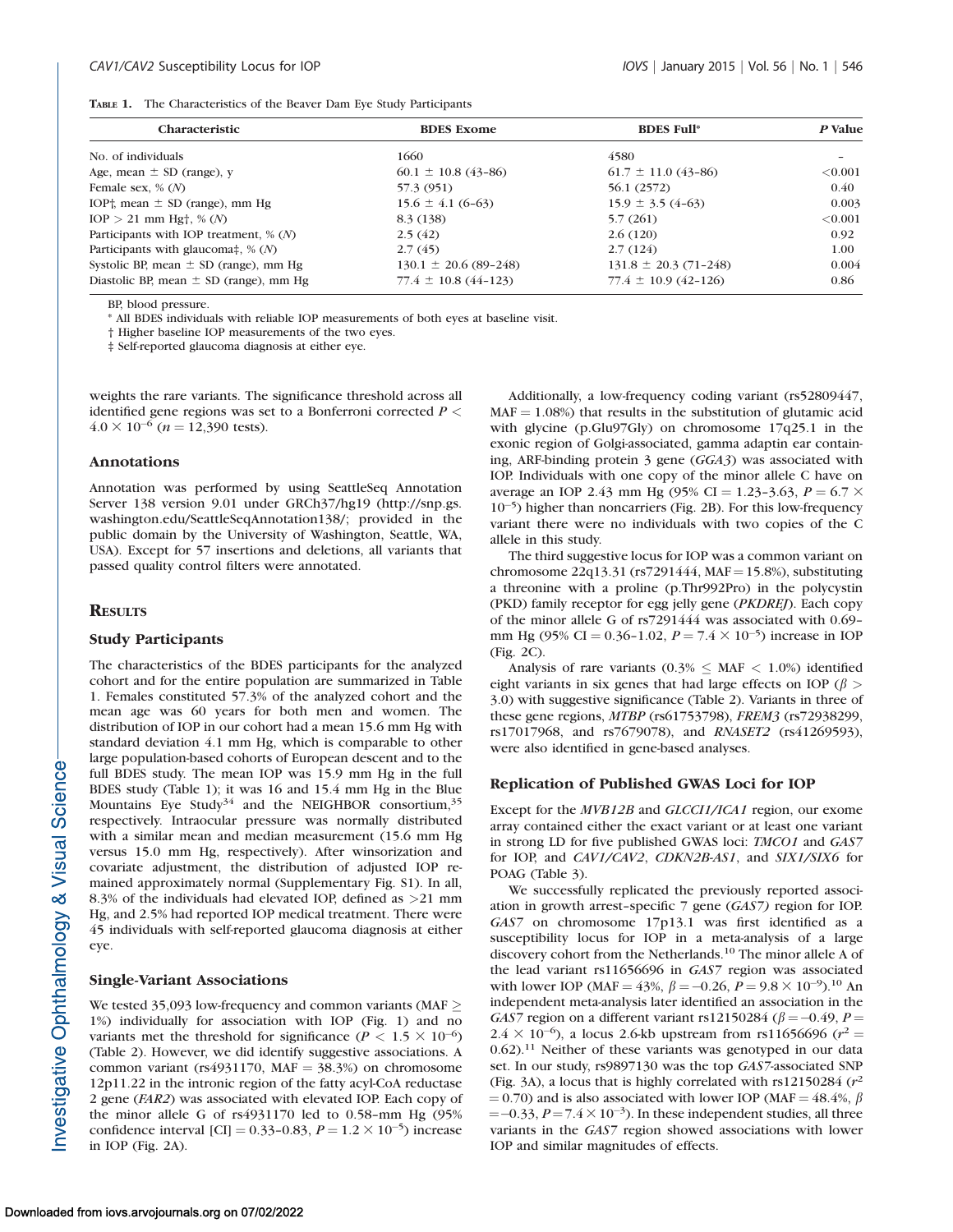

FIGURE 1. Manhattan plot of the single-variant associations for IOP (MAF  $\geq$  1.0%). A total of 35,093 variants with MAF  $\geq$  1.0% were tested for singlevariant associations. The significance threshold across the exome was set to  $P < 1.5 \times 10^{-6}$  (solid line). The associations of three variants reached the suggestive threshold of  $P < 10^{-4}$  (dash line): rs4931170 ( $P = 1.2 \times 10^{-5}$ ), rs52809447 ( $P = 6.7 \times 10^{-5}$ ), and rs7291444 ( $P = 7.4 \times 10^{-5}$ ).

## Meta-Analysis of Published GWAS Loci for POAG

Among the variants in published GWAS loci for POAG, rs4236601 on chromosome 7q31, which contains the caveolin genes CAV1 and CAV2, showed a significant association with IOP (Table 3). This locus was first discovered with POAG in an Icelandic population (odds ratio  $[OR] = 1.36$ , 95% CI = 1.23–

1.50,  $P = 5.0 \times 10^{-10}$ <sup>15</sup> and was later replicated in two independent studies of POAG in populations of European ancestry.25,26 In these POAG studies, cases consist of both normal-tension and high-tension POAG patients, but Wiggs et al.<sup>25</sup> have shown no association among high-tension POAG individuals for rs4236601. In our study the minor allele A of variant rs4236601 was associated with elevated IOP (Fig. 3B;  $\beta$ )

**TABLE 2.** Top Single-Variant Association Results ( $P < 10^{-4}$ )

| Gene           | Chr:Position* | dbSNP ID    | Amino Acid Alternation <sup>+</sup> | <b>MAF</b>   | $\beta$ (SE) $\ddagger$ | P Value              | <b>HWE</b> P |
|----------------|---------------|-------------|-------------------------------------|--------------|-------------------------|----------------------|--------------|
| $MAF > 1.0\%$  |               |             |                                     |              |                         |                      |              |
| <i>FAR2</i>    | 12:29388772   | rs4931170   | <i>Intron</i>                       | 38.3% [G]    | 0.58(0.13)              | $1.2 \times 10^{-5}$ | 0.1907       |
| GGA3           | 17:73238508   | rs52809447  | p.Glu97Gly                          | 1.08% [C]    | 2.43(0.61)              | $6.7 \times 10^{-5}$ | 1.0000       |
| <b>PKDREI</b>  | 22:46656246   | rs7291444   | p.Thr992Pro                         | 15.8% [G]    | 0.69(0.17)              | $7.4 \times 10^{-5}$ | 0.7195       |
| MAF 0.3%-1.0%  |               |             |                                     |              |                         |                      |              |
| FAM83H         | 8:144811340   | rs189033490 | $p.His201$ Tyr                      | $0.30\%$ [A] | 5.25(1.15)              | $4.9 \times 10^{-6}$ | 1.0000       |
| <b>MTBP</b>    | 8:121530092   | rs61753798  | p.Leu750Phe                         | $0.63\%$ [T] | 3.28(0.76)              | $1.6 \times 10^{-5}$ | 0.0617       |
| FREM3          | 4:144532644   | rs72938299  | p.Phe1939Ser                        | $0.48\%$ [G] | 3.89(0.91)              | $1.9 \times 10^{-5}$ | 1.0000       |
| FREM3          | 4:144542213   | rs17017968  | p.Ile1919Thr                        | $0.48\%$ [G] | 3.89(0.91)              | $1.9 \times 10^{-5}$ | 1.0000       |
| FREM3          | 4:144546704   | rs7679078   | <i>Intron</i>                       | $0.45\%$ [G] | 4.01(0.94)              | $2.0 \times 10^{-5}$ | 1.0000       |
| WNK2           | 9:96070669    | rs61753907  | p.Val2144Ile                        | $0.30\%$ [A] | 4.65(1.15)              | $5.2 \times 10^{-5}$ | 1.0000       |
| <i>RNASET2</i> | 6:167343204   | rs41269593  | p.Glu215Lys                         | $0.48\%$ [T] | 3.63(0.91)              | $6.7 \times 10^{-5}$ | 1.0000       |
| <b>RBFOX1</b>  | 16:5781710    | rs8060283   | <i>Intron</i>                       | $0.48\%$ [G] | 3.59(0.91)              | $8.2 \times 10^{-5}$ | 1.0000       |

dbSNP, Single Nucleotide Polymorphism Database; Chr, chromosome; SE, standard error.

\* Chr:Position reported in GRCh37.

† Amino acid alteration reported in dbSNP.

‡ Intraocular pressure measurements were winsorized and adjusted for age, sex, systolic blood pressure, and IOP treatment.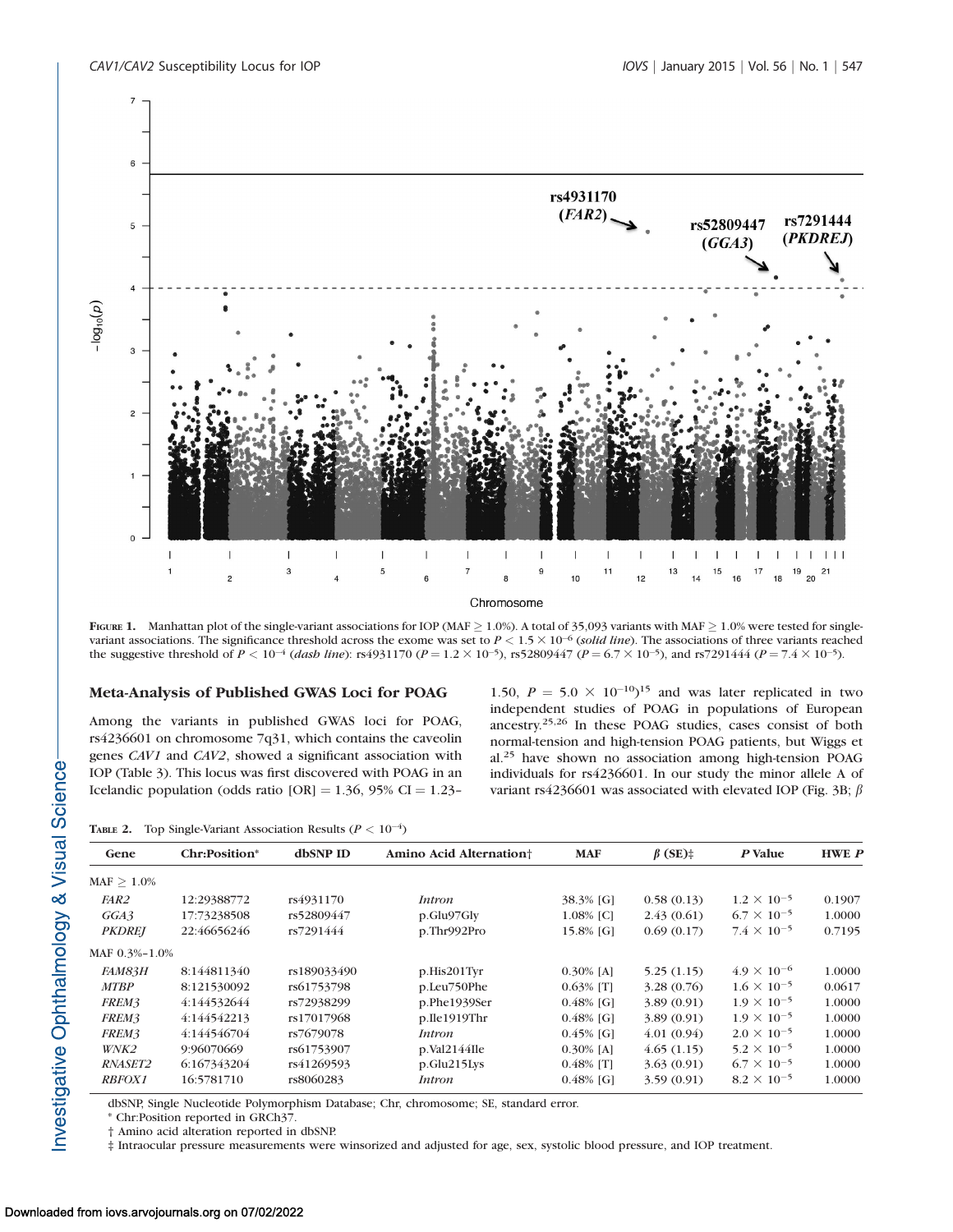

FIGURE 2. Box plots of IOP by genotype at three associated loci. Distributions of adjusted IOP values were plotted for each observed genotype at three suggestive loci: (A) rs4931170 of FAR2, (B) rs52809447 of GGA3, and (C) rs7291444 of PKDREJ. Genotypes are shown on x-axis. The mean adjusted IOP value for each genotype is marked by a diamond with the value listed above. The three borizontal bars from the bottom to the top indicate the 25th, 50th, and 75th percentile of the adjusted IOP values. The adjusted IOP values beyond the 25th and 75th percentile range are represented by black dots. For all three loci, each copy of its minor allele is associated with increased mean IOP.

 $(0.42, P=3.3 \times 10^{-3})$  and is consistent in direction with these other studies.

Our finding is in agreement with three GWAS of IOP for rs4236601 in European ancestry populations (van Koolwijk et al.<sup>10</sup>: MAF = 29%,  $\beta = 0.19$ ,  $P = 1.1 \times 10^{-4}$ ; Ozel et al.<sup>11</sup>:  $\beta =$ 0.38,  $P = 2.8 \times 10^{-4}$ ; Strange et al.<sup>12</sup>:  $P = 1.5 \times 10^{-3}$ ). We performed a meta-analysis combining our results with these three studies and identified an overall genome-wide significant association for IOP at rs4236601 (Table 4,  $P_{\rm combined} = 4.0 \times$ 10<sup>-11</sup>) in the CAV1/CAV2 gene region ([Supplementary Fig. S4\)](http://www.iovs.org/content/56/1/544/suppl/DC1).

# Gene-Based Associations

Gene-based tests offer an alternative to single-variant analysis, which is often underpowered to detect associations with rare variants. Among the 6900 genes with a CMAF  $\geq$  1%, no gene regions were significant ( $P < 4.0 \times 10^{-6}$ ). Suggestive associations between IOP and four gene regions were identified (Table 5): the huntingtin-associated protein 1 gene (HAP1) on chromosome 17q21.2-q21.3 (CMAF = 2.11%,  $P = 9.3 \times 10^{-6}$ ), the MDM2-binding protein gene (MTBP) on chromosome 8q24.12 (CMAF = 1.26%,  $P = 2.6 \times 10^{-5}$ ), the FRAS1-related extracellular matrix 3 gene (FREM3) on chromosome 4q31.21 (CMAF =  $4.49\%, P = 9.4 \times 10^{-5}$ ), and the PHD finger protein 12 gene (PHF12) on chromosome 17q11.2 (CMAF = 1.14%,  $P =$  $9.6 \times 10^{-5}$ ).

## For the 5490 gene regions with a CMAF  $< 1.0\%$  (Table 5), the microfibrillar-associated protein 2 gene (MFAP2) on chromosome  $1p36.1-p35$  reached significance (CMAF = 0.6%,  $P = 6.2 \times 10^{-8}$ ). Two singleton variants were identified in this gene: one missense mutation (p.Val130Ile) in an individual with an IOP of 36 mm Hg and the other missense mutation (p.Gln33Pro) in an individual with an IOP of 10 mm Hg. As with MFAP2, other reported gene regions with a CMAF < 1.0% contained mostly singleton and doubleton variants that were seen in only a few individuals in our study (Table 5).

# **DISCUSSION**

In this study, we performed an exome array analysis on 1660 BDES participants to identify rare and less common variants influencing intraocular pressure. We successfully replicated the associations of GAS7 in our analysis. Our meta-analysis identified a novel significant association of IOP with CAV1/ CAV2, a region previously identified to be a POAG locus. We also reported suggestive associations for three novel variants in FAR2, GGA3, and PKDREJ and four gene regions (HAP1, MTBP, FREM3, and PHF12) with rare and low-frequency variants.

Our results lend support to a role for CAV1/CAV2 in the pathogenesis of elevated IOP. Proteins encoded by caveolin-1

TABLE 3. Association Results for Genetic Variants at Published IOP/POAG GWAS Loci

|                                                                        | <b>Reported Variant</b> | <b>GWAS Loci</b> | $Chr^*$     |
|------------------------------------------------------------------------|-------------------------|------------------|-------------|
|                                                                        |                         |                  | <b>TOP</b>  |
| $6.8 \times 10^{-2}$<br>rs4656461 (1.00)<br>0.35(0.19)<br>12.9% [G]    | rs4656461               | TMCO1            | $1q22-q25$  |
| -                                                                      | rs59072263              | GLCCI1/ICA1      | 7p21        |
|                                                                        | rs2286885               | MVB12B           | 9q33.3      |
| $7.4 \times 10^{-3}$<br>48.4% [T]<br>$-0.33(0.12)$<br>rs9897130 (0.70) | rs12150284              | GAS7             | 17p13.1     |
|                                                                        |                         |                  | <b>POAG</b> |
| $3.3 \times 10^{-3}$<br>rs4236601 (1.00)<br>0.42(0.14)<br>25.7% [A]    | rs4236601               | CAV1/CAV2        | 7q31        |
| $8.9 \times 10^{-1}$<br>rs2157719 (0.75)<br>45.2% [C]<br>0.02(0.13)    | rs4977756               | CDKN2B-AS1       | 9p21.3      |
| $4.3 \times 10^{-1}$<br>rs10483727 (1.00)<br>0.10(0.13)<br>39.1% [T]   | rs10483727              | <i>SIX1/SIX6</i> | 14q23       |
|                                                                        |                         |                  |             |

\* Gene locations reported in GRCh37.

† The top variant reported in published GWAS.

 $\frac{1}{4}$  Exact variant or top variant in strong LD with the reported GWAS variant ( $r^2 > 0.70$  in 1000 Genome Pilot 1 population of European ancestry).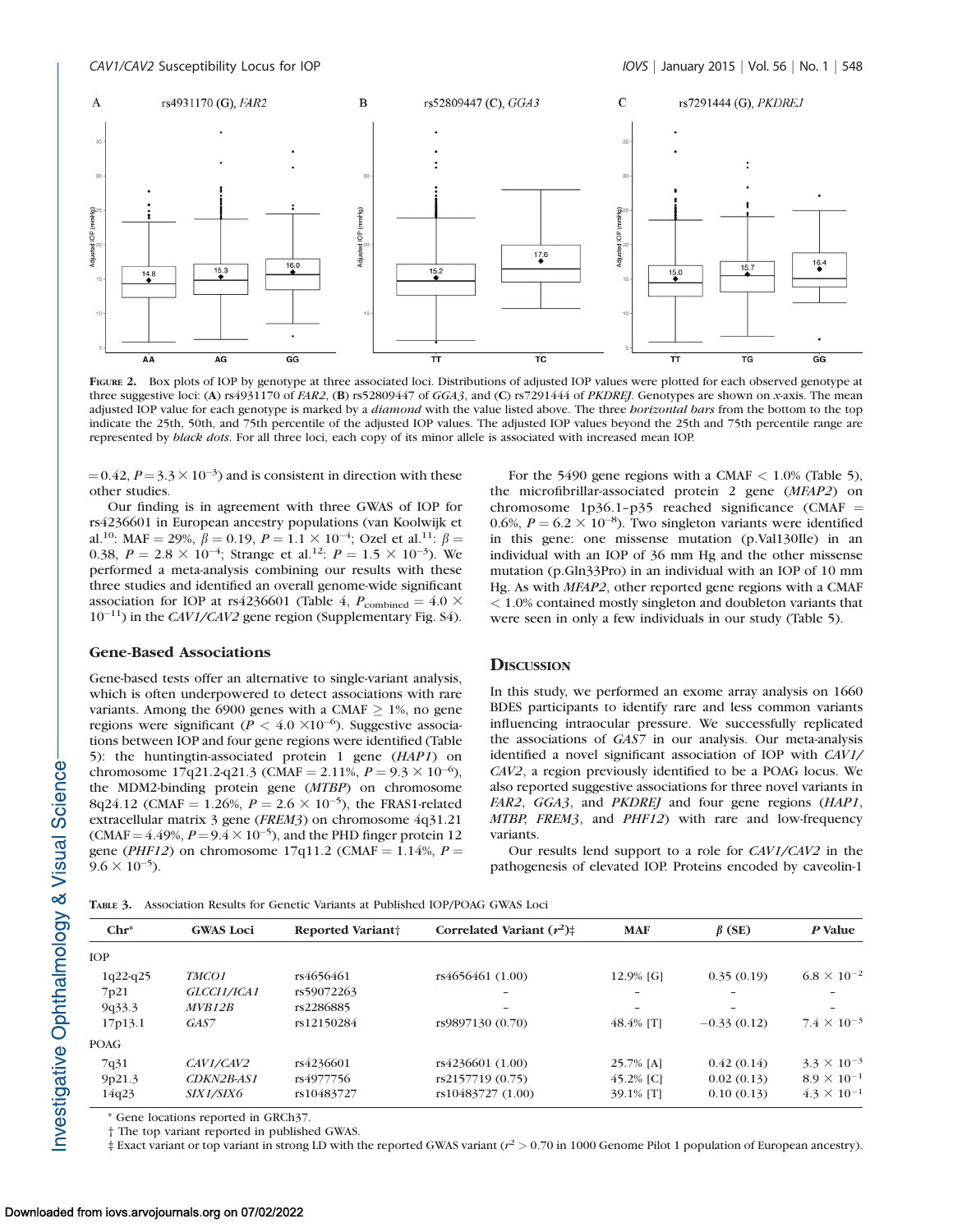

FIGURE 3. Box plots of IOP for genotypes at rs9897130 (GAS7) and rs4236601 (CAV1/CAV2). Distributions of the adjusted IOP values were plotted for each observed genotypes at rs9897130 of GAS7 and rs4236601 of CAV1/CAV2. After adjusting for age, sex, systolic blood pressure, and treatment for IOP, (A) the minor allele T of rs9897130 is associated with a 0.33-mm Hg decrease in mean IOP ( $P = 7.4 \times 10^{-3}$ ), and (B) the minor allele A of rs4236601 is associated with a 0.42-mm Hg increase in mean IOP ( $P = 3.3 \times 10^{-3}$ ).

(CAV1) and caveolin-2 (CAV2) genes are major components of the caveolae plasma membranes. Caveolin-1 is expressed in several retinal cell types, including photoreceptor, retinal vascular endothelia cells, Müller glia, and retinal pigment epithelium cells, and has been linked to ocular pathologic processes including autoimmune uveitis, diabetic retinopathy, and POAG.36 The role of caveolin-1 in the retina is largely unknown. Genetic ablation of caveolin-1 might cause retinal functional deficits due to disruptions in microenvironmental homeostasis<sup>36</sup> and blood-retina barrier breakdown.<sup>37</sup> A cytotoxic agent that increases IOP and aqueous outflow resistance in mice can also increase the expression of caveolin-1 in the treated human trabecular meshwork cells.<sup>38</sup> In a study by Elliot and colleagues (Elliott MH, et al. IOVS 2014;55:ARVO E-Abstract 2888), Cav-1 knockout mice experience prolonged elevation of IOP and significant reduction in pressure-dependent outflow, accompanied with morphologic change of caveolae in endothelial cells, suggesting CAV-1 may have a role in IOP regulation. Further investigations are necessary to elucidate the potential mechanisms of caveolin-1 and caveolin-2 in controlling IOP and its relationship with POAG. But this finding of a gene significantly associated with both IOP, an endophenotype, and POAG may yield new understandings of the underlying mechanisms leading to glaucoma and glaucomatous visual field loss.

Our suggestive SNP-associated genes may also have biologic relevance. FAR2 belongs to the short-chain dehydrogenase/ reductase superfamily whose protein products convert fatty acyl-CoA into fatty alcohols in wax biosynthesis, and the expression of FAR2 was found to be highest in the eyelid.39 The products of the GGA family, including GGA3, regulate the protein trafficking between the trans-Golgi network and the lysosome, and have a significant role in Alzheimer disease pathogenesis, contributing to the increased accumulation of the amyloid- $\beta$  protein (A $\beta$ ).<sup>40</sup>

The gene-based tests are helpful in evaluating a gene whose causal variants may have different directionality and frequency. Interestingly, another gene identified in our gene-based analysis, HAP1, which encodes a Huntington's disease– associated protein, may also play a role in the regulation of Ab protein levels in neurons by controlling intracellular trafficking.41 FREM3 is a member of an extracellular matrix protein family and has a strong implication in Fraser syndrome. Its analogous protein in mice presents high expression levels in a variety of retinal cells during eye development,  $42$  lending biologic plausibility to the associations in our study. The MFAP2 gene association is most relevant. As a component of elastic microfibrils, MFAP2 is involved in the pathogenesis of exfoliation syndrome and exfoliative glaucoma.<sup>43</sup> However, the cumulative minor allele frequency for  $MFAP2$  is low (<1%) and we are cautious in interpreting the significance of these associations in the BDES cohort. These gene-based associations reflect extremely rare variants in this population (singletons and doubletons), and require much larger sample sizes, as well as exome or whole-genome sequencing, to fully capture the dispersion of variants.

The lack of significant associations in our study may be due to insufficient power. At a significance level of 0.0001, the single-variant analysis had >80% power to detect large effects  $(\beta > 3.5)$  for variants with 1% MAF, but was underpowered for low-frequency variants with moderate or small effect sizes. The design of the exome array, which is constrained to proteinaltering variants, has resulted in a limited number of polymorphic variants when the sample size is moderate. In our analyzed cohort of 1660 individuals, almost 70% of the variants in the genotyping assay were monomorphic or singletons. The remaining variants across the whole genome led to a mean coverage of six variants in each gene region. Although statistical approaches such as SKAT and SKAT-O are designed to detect the effects of low-frequency and rare

|  |  |  | TABLE 4. Meta-Analysis for SNP rs4236601 at the CAV1/CAV2 Locus |
|--|--|--|-----------------------------------------------------------------|
|--|--|--|-----------------------------------------------------------------|

|           |                                                                                                                                                |   | Strange et al. $12+$ |   | van Koolwijk et al. <sup>10</sup> <sup>+</sup> |   | Ozel et al. $11$ |   | <b>BDES</b> Exome |                    |
|-----------|------------------------------------------------------------------------------------------------------------------------------------------------|---|----------------------|---|------------------------------------------------|---|------------------|---|-------------------|--------------------|
|           | dbSNP ID Chr:Position*                                                                                                                         | N | P Value              | N | <i>P</i> Value                                 | N | <i>P</i> Value   | N | P Value           | $P_{\rm combined}$ |
| rs4236601 | 7:116162729 2.765 $1.5 \times 10^{-3}$ 11.972 $1.1 \times 10^{-4}$ 6.236 $2.8 \times 10^{-4}$ 1.660 $3.3 \times 10^{-3}$ 4.0 $\times 10^{-11}$ |   |                      |   |                                                |   |                  |   |                   |                    |

\* Chr:Position reported in GRCh37.

† Association reported in the discovery cohort.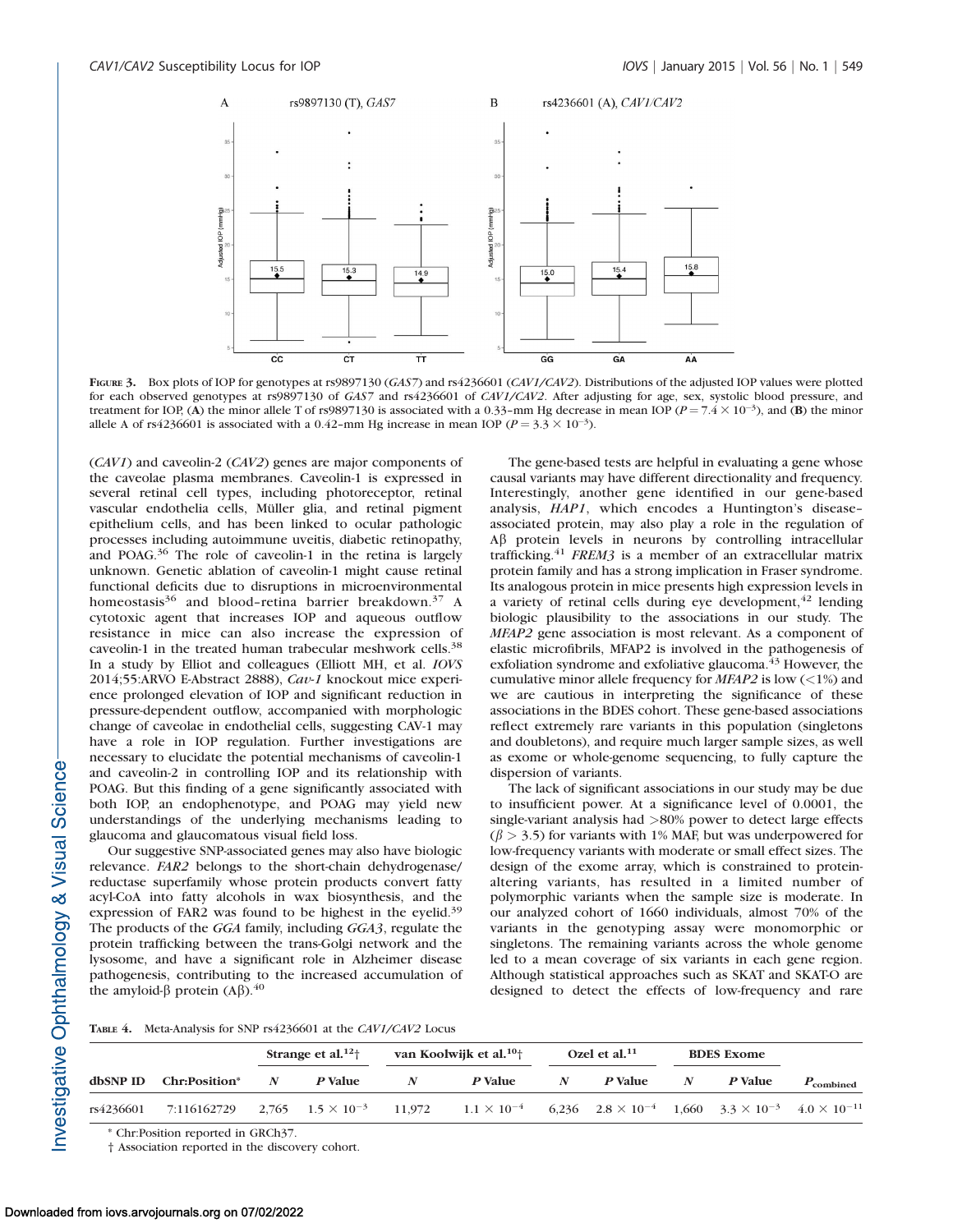|  |  | <b>TABLE 5.</b> Top Gene-Based Association Results ( $P < 10^{-4}$ ) |  |  |  |  |  |
|--|--|----------------------------------------------------------------------|--|--|--|--|--|
|--|--|----------------------------------------------------------------------|--|--|--|--|--|

| Gene              | Location*       | P Value              | CMAF, $\%$ <sup>+</sup> | Amino Acid Alteration $(N)$ <sup><math>\ddagger</math></sup>                                                                                                                                                                                           |
|-------------------|-----------------|----------------------|-------------------------|--------------------------------------------------------------------------------------------------------------------------------------------------------------------------------------------------------------------------------------------------------|
| $CMAF > 1.0\%$    |                 |                      |                         |                                                                                                                                                                                                                                                        |
| HAP1              | $17q21.2-q21.3$ | $9.3 \times 10^{-6}$ | 2.11                    | p.Ala480Val (38), p.Arg116Trp (20), p.Pro187His (9),<br>p.Ala22Ser (2), p.Pro504Leu (1)                                                                                                                                                                |
| <b>MTBP</b>       | 8q24.12         | $2.6 \times 10^{-5}$ | 1.26                    | p.Leu750Phe (21), p.Leu478Val (7), p.Tyr144Cys (6),<br>p.Arg736Trp (3), p.Ser711Leu (2), p.Arg411Lys (1),<br>p.Asn431Ser (1), p.Lys179Glu (1)                                                                                                          |
| FREM3             | 4q31.21         | $9.4 \times 10^{-5}$ | 4.49                    | p.Leu82Phe (47), p.Thr746Ile (18), p.Phe1939Ser (16),<br>p. Ile1919Thr (16), <i>Intron</i> (15), p. Tyr1478Asn (9),<br>p.Gln480Lys (9), p.Ile2127Val (7), p.Val546Phe (7),<br>p.Ile731Thr (2), p.Phe1073Leu (1), p.Val2077Met (1),<br>p.Arg1945Cys (1) |
| PHF12             | 17q11.2         | $9.6 \times 10^{-5}$ | 1.14                    | p.Asn737Ser (36), p.Leu979Pro (2)                                                                                                                                                                                                                      |
| CMAF $< 1.0\%$    |                 |                      |                         |                                                                                                                                                                                                                                                        |
| MFAP2             | 1p36.1-p35      | $6.2 \times 10^{-8}$ | 0.06                    | p.Gln33Pro (1), p.Val130Ile (1)                                                                                                                                                                                                                        |
| <i>SLC30A2</i>    | 1p35.3          | $1.6 \times 10^{-5}$ | 0.09                    | p.Arg291His (2), p.Arg340His (1)                                                                                                                                                                                                                       |
| <i>STXBP4</i>     | 17q22           | $2.1 \times 10^{-5}$ | 0.09                    | p.Ile146Val (2), p.Pro143Ser (1)                                                                                                                                                                                                                       |
| <b>TFEB</b>       | 6p21            | $4.4 \times 10^{-5}$ | 0.12                    | p.Glu240Lys (2), p.Ser415Asn (1), p.Phe439Leu (1)                                                                                                                                                                                                      |
| ZFP36L2           | 2p22.3-p21      | $4.9 \times 10^{-5}$ | 0.06                    | p.Pro247(1), p.His62Gln(1)                                                                                                                                                                                                                             |
| LDB1              | $10q24-q25$     | $5.0 \times 10^{-5}$ | 0.06                    | p.Asn87Ser (1), p.Ala386Thr (1)                                                                                                                                                                                                                        |
| <b>MNT</b>        | 17p13.3         | $5.1 \times 10^{-5}$ | 0.06                    | p.Thr319Met (1), p.Lys365Thr (1)                                                                                                                                                                                                                       |
| DPEP <sub>1</sub> | 16q24.3         | $6.8 \times 10^{-5}$ | 0.27                    | p.Ala402Thr (7), p.Arg378Ser (1), p.Gly4Arg (1)                                                                                                                                                                                                        |
| <b>RNASET2</b>    | 6q27            | $9.6 \times 10^{-5}$ | 0.60                    | p. Glu $177$ Lys $(16)$ , p. Pro $178(4)$                                                                                                                                                                                                              |

\* Gene locations reported in GRCh37.

† Minor allele frequency sum over all variants in the gene region.

 $\ddagger$  Amino acid alteration reported in dbSNP.  $N =$  No. of minor allele copies in the analyzed cohort.

§ Gene regions contain at least two variants with MAF  $\leq$  5% (CMAF  $>$  0.05%).

variants,<sup>32</sup> the power of these approaches are diminished when the small number of variants in the sample population cannot provide adequate gene coverage.

Additional studies and data across populations are warranted and encouraged for a comprehensive assessment of the rare and low-frequency variants associated with IOP. These studies, coupled with existing genome-wide association studies of common variants, may start to elucidate the causal alleles and mechanisms for IOP and its association with POAG.

## Acknowledgments

We thank the participants of the Beaver Dam Eye Study.

Supported by the National Eye Institute of the National Institutes of Health under Grants R01EY021531 and U10006594.

Disclosure: F. Chen, None; A.P. Klein, None; B.E.K. Klein, None; K.E. Lee, None; B. Truitt, None; R. Klein, None; S.K. Iyengar, None; P. Duggal, None

## References

- 1. Garcia-Valenzuela E, Shareef S, Walsh J, Sharma SC. Programmed cell death of retinal ganglion cells during experimental glaucoma. Exp Eye Res. 1995;61:33–44.
- 2. Leske MC, Heijl A, Hussein M, et al. Factors for glaucoma progression and the effect of treatment: the early manifest glaucoma trial. Arch Ophthalmol. 2003;121:48-56.
- 3. The Advanced Glaucoma Intervention Study (AGIS): 4 comparison of treatment outcomes within race: seven-year results. Ophthalmology. 1998;105:1146–1164.
- 4. Duggal P, Klein AP, Lee KE, et al. A genetic contribution to intraocular pressure: the Beaver Dam Eye Study. Invest Ophthalmol Vis Sci. 2005;46:555–560.
- 5. van Koolwijk LM, Despriet DD, Van duijn CM, et al. Genetic contributions to glaucoma: heritability of intraocular pressure,

retinal nerve fiber layer thickness, and optic disc morphology. Invest Ophthalmol Vis Sci. 2007;48:3669–3676.

- 6. Klein BE, Klein R, Lee KE. Heritability of risk factors for primary open-angle glaucoma: the Beaver Dam Eye Study. Invest Ophthalmol Vis Sci. 2004;45:59–62.
- 7. Charlesworth J, Kramer PL, Dyer T, et al. The path to openangle glaucoma gene discovery: endophenotypic status of intraocular pressure, cup-to-disc ratio, and central corneal thickness. Invest Ophthalmol Vis Sci. 2010;51:3509-3514.
- 8. Charlesworth JC, Dyer TD, Stankovich JM, et al. Linkage to 10q22 for maximum intraocular pressure and 1p32 for maximum cup-to-disc ratio in an extended primary open-angle glaucoma pedigree. Invest Ophthalmol Vis Sci. 2005;46:3723– 3729.
- 9. Duggal P, Klein AP, Lee KE, Klein R, Klein BE, Bailey-Wilson JE. Identification of novel genetic loci for intraocular pressure: a genomewide scan of the Beaver Dam Eye Study. Arch Ophthalmol. 2007;125:74–79.
- 10. van Koolwijk LM, Ramdas WD, Ikram MK, et al. Common genetic determinants of intraocular pressure and primary open-angle glaucoma. PLoS Genet. 2012;8:e1002611.
- 11. Ozel AB, Moroi SE, Reed DM, et al. Genome-wide association study and meta-analysis of intraocular pressure. Hum Genet. 2014;133:41–57.
- 12. Strange A, Bellenguez C, Sim X, et al. Genome-wide association study of intraocular pressure identifies the GLCCI1/ICA1 region as a glaucoma susceptibility locus. Hum Mol Genet. 2013;22:4653–4660.
- 13. Nag A, Venturini C, Small KS, et al. A genome-wide association study of intra-ocular pressure suggests a novel association in the gene FAM125B in the TwinsUK cohort. Hum Mol Genet. 2014;23:3343–3348.
- 14. Burdon KP, Macgregor S, Hewitt AW, et al. Genome-wide association study identifies susceptibility loci for open angle glaucoma at TMCO1 and CDKN2B-AS1. Nat Genet. 2011;43: 574–578.